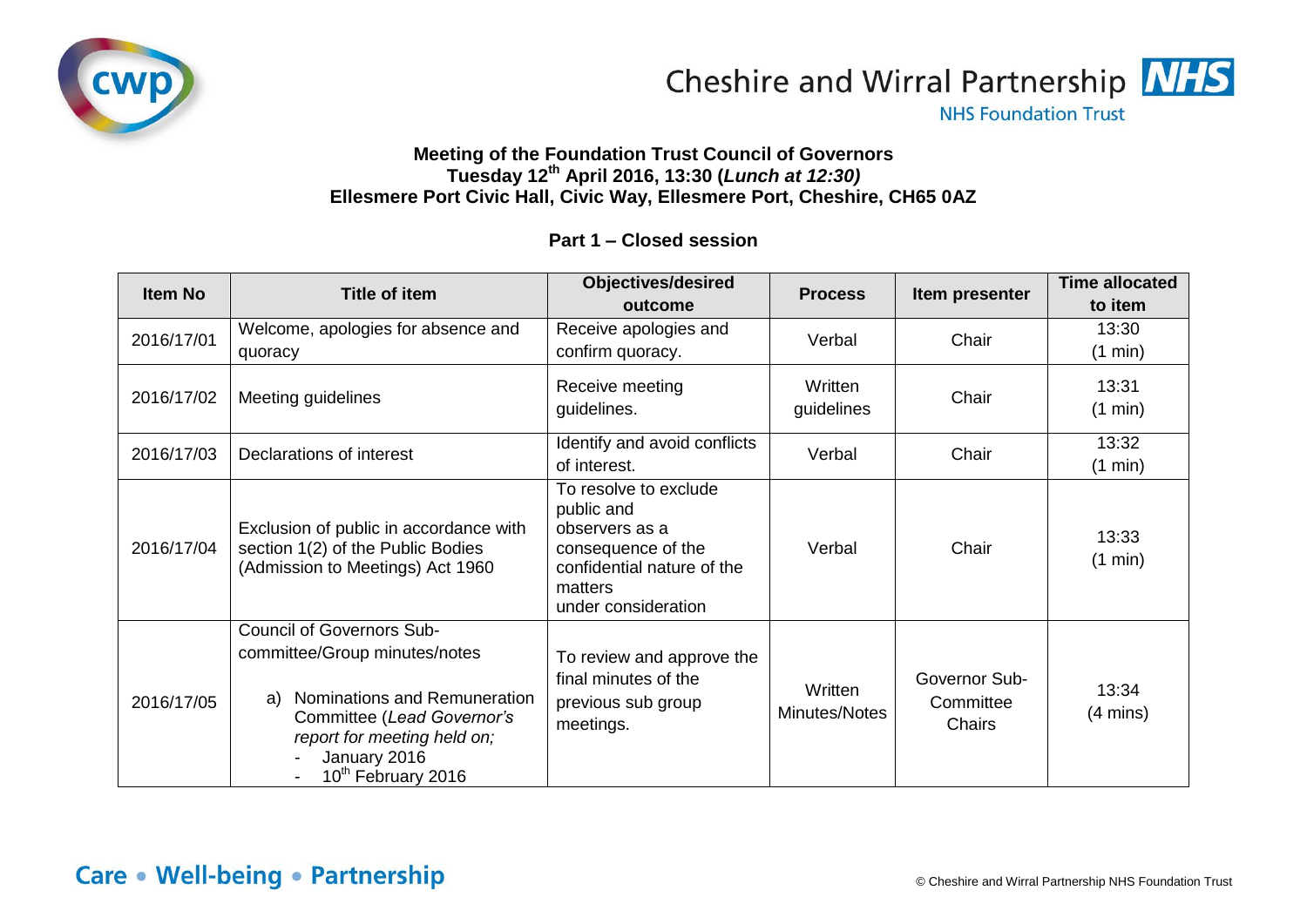| <b>Item No</b>              | <b>Title of item</b>                            | <b>Objectives/desired</b><br>outcome                                                                                          | <b>Process</b>       | Item presenter       | <b>Time allocated</b><br>to item |  |
|-----------------------------|-------------------------------------------------|-------------------------------------------------------------------------------------------------------------------------------|----------------------|----------------------|----------------------------------|--|
|                             | $10th$ March 2016)<br>$\overline{\phantom{a}}$  |                                                                                                                               |                      |                      |                                  |  |
| 2016/17/06                  | <b>Chair's Appointment Process</b>              | To update the Council of<br>Governors on the process<br>and appointment of the<br>Chair's appointment<br>following interviews | Written              | <b>Lead Governor</b> | 13:38<br>$(30 \text{ mins})$     |  |
| 2016/17/07                  | Non-Executive Director – extension of<br>tenure | To consider tenure<br>extension<br>recommendation                                                                             | Written              | <b>Lead Governor</b> | 14:08<br>$(10 \text{ mins})$     |  |
| 2016/17/08                  | Any other business                              | Consider any urgent items<br>of other business                                                                                | Verbal or<br>written | Chair                | 14:18<br>$(2 \text{ mins})$      |  |
| 14.20 End of closed session |                                                 |                                                                                                                               |                      |                      |                                  |  |
| Break - 14:20 - 14:30       |                                                 |                                                                                                                               |                      |                      |                                  |  |

## **Part 2 – Open session**

| Item No    | Title of item                      | <b>Objectives/desired</b>      | <b>Process</b>        | Item presenter | <b>Time allocated</b> |
|------------|------------------------------------|--------------------------------|-----------------------|----------------|-----------------------|
|            |                                    | outcome                        |                       |                | to item               |
| 2016/17/09 | Welcome, apologies for absence and | Receive apologies and          | Verbal                | Chair          | 14:30                 |
|            | quoracy                            | confirm quoracy.               |                       |                | (1 min)               |
| 2016/17/10 | Meeting guidelines                 | Receive meeting<br>guidelines. | Written<br>guidelines | Chair          | 14:31<br>(1 min)      |
| 2016/17/11 | Declarations of interest           | Identify and avoid conflicts   | Verbal                | Chair          | 14:32                 |
|            |                                    | of interest.                   |                       |                | (1 min)               |
|            |                                    | Announce items of              |                       |                | 14:33                 |
| 2016/17/12 | Chair's announcements              | significance not elsewhere     | Verbal                | Chair          | $(5 \text{ mins})$    |
|            |                                    | on the agenda.                 |                       |                |                       |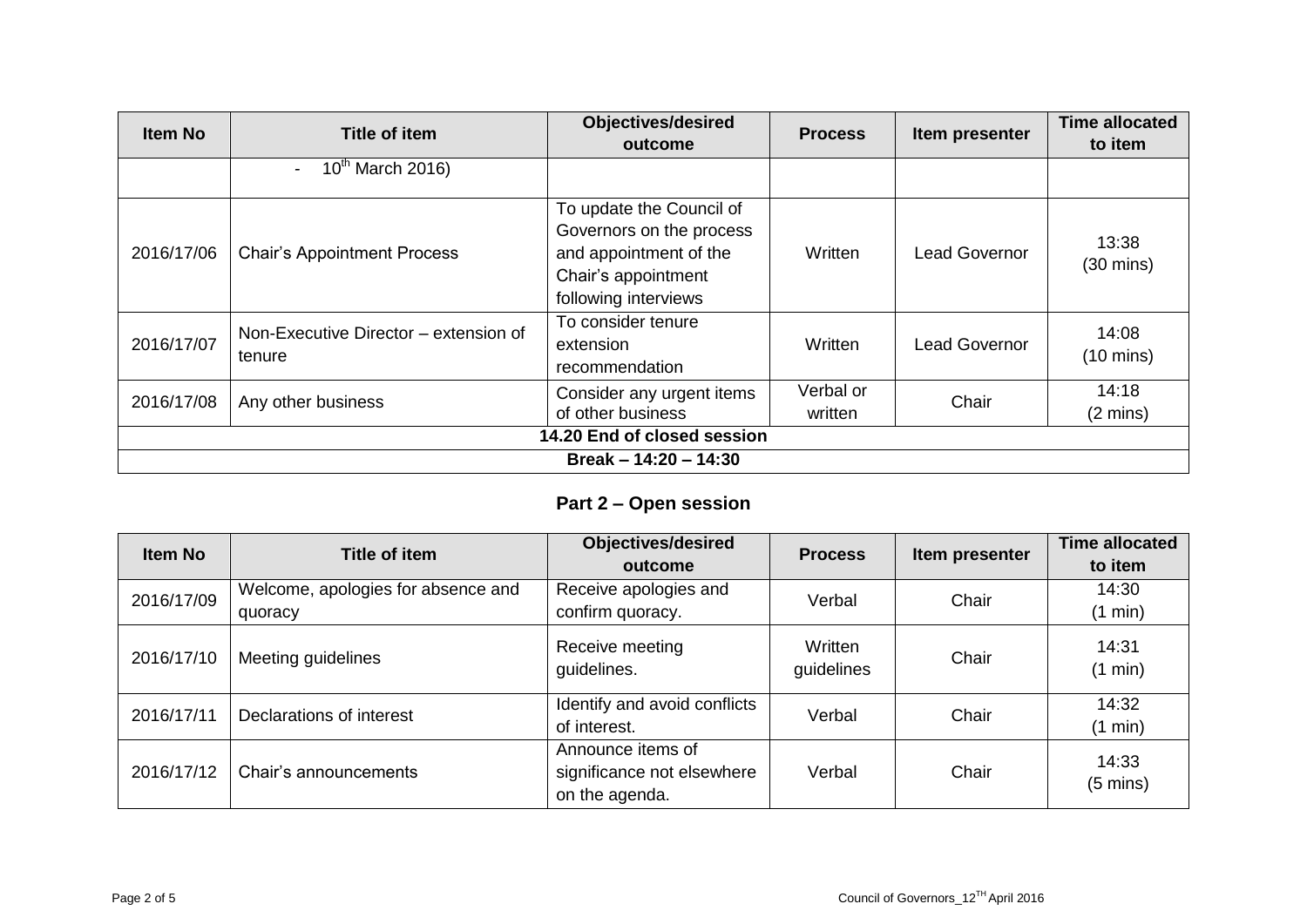| <b>Item No</b> | <b>Title of item</b>                                                                           | <b>Objectives/desired</b><br>outcome                                                                                 | <b>Process</b>          | Item presenter                        | <b>Time allocated</b><br>to item |
|----------------|------------------------------------------------------------------------------------------------|----------------------------------------------------------------------------------------------------------------------|-------------------------|---------------------------------------|----------------------------------|
| 2016/17/13     | Lead Governor's announcements                                                                  | Lead Governor to update<br>Governors on key issues.                                                                  | Verbal                  | <b>Lead Governor</b>                  | 14:38<br>$(5 \text{ mins})$      |
| 2016/17/14     | <b>Chief Executive's announcements</b>                                                         | Announce items of<br>significance not elsewhere<br>on the agenda.                                                    | Verbal                  | <b>Chief Executive</b>                | 14:43<br>$(5 \text{ mins})$      |
| 2016/17/15     | Governor updates                                                                               | Governors to update on<br>any key issues, events or<br>training.                                                     | Verbal                  | All governors                         | 14:48<br>$(5 \text{ mins})$      |
| 2016/17/16     | Minutes of the previous Council of<br>Governors Meetings held 19 <sup>th</sup> January<br>2016 | Confirm as an accurate<br>record the minutes of the<br>previous meeting.                                             | Written                 | Chair                                 | 14:53<br>$(2 \text{ mins})$      |
| 2016/17/17     | Matters arising & action points                                                                | Request and provide<br>updates in respect of<br>ongoing items not<br>elsewhere on the agenda,<br>to ensure progress. | Written                 | Chair                                 | 14:55<br>$(3 \text{ mins})$      |
| 2016/17/18     | Draft Business Cycle 2016/17                                                                   | Approval of the Council of<br>Governors work plan for<br>2016/17                                                     | Written                 | Chair                                 | 14:58<br>$(5 \text{ mins})$      |
| 2016/17/19     | Approval of Locally Selected Indicator                                                         | To approve the agreed<br>locally selected indicator<br>for 2016-17                                                   | Written                 | <b>Medical Director</b>               | 15:03<br>$(10 \text{ mins})$     |
| 2016/17/20     | Draft Quality Accounts 15/16                                                                   | To note the Draft Quality<br>Accounts 15/16 for year<br>and agree the locally<br>selected indicator                  | Verbal/<br>presentation | <b>Head of Clinical</b><br>Governance | 15:13<br>$(10 \text{ mins})$     |
| 2016/17/21     | Operational Plan 2016-17                                                                       | To note Operational Plan<br>2016-17 submission                                                                       | Presentation            | Director of<br>Finance                | 15:23<br>$(15 \text{ mins})$     |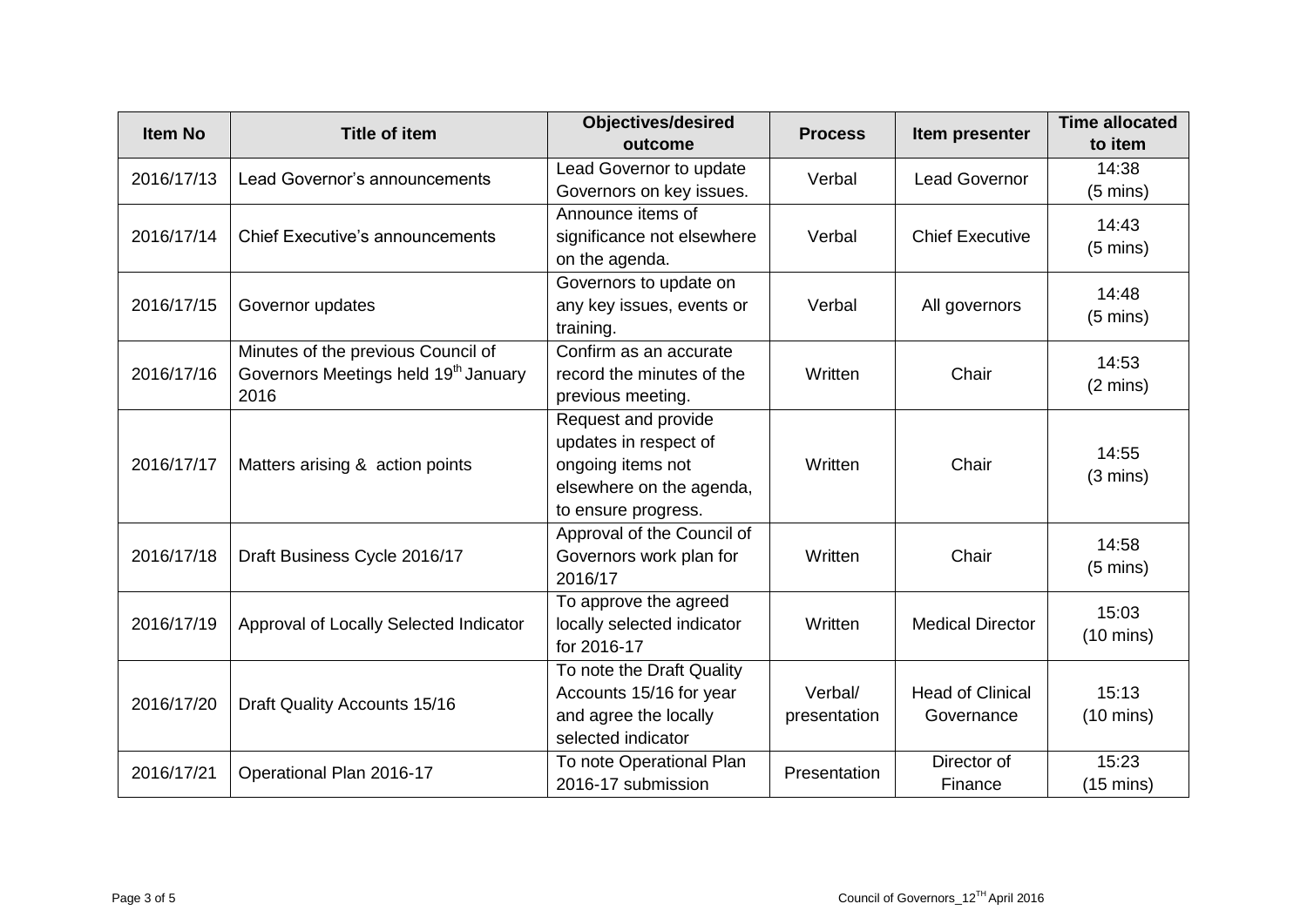| <b>Item No</b> | <b>Title of item</b>                                                                                                                                                                                                                                                                                                                                                                                                                                                                                                       | <b>Objectives/desired</b><br>outcome                                                 | <b>Process</b>           | Item presenter                           | <b>Time allocated</b><br>to item |
|----------------|----------------------------------------------------------------------------------------------------------------------------------------------------------------------------------------------------------------------------------------------------------------------------------------------------------------------------------------------------------------------------------------------------------------------------------------------------------------------------------------------------------------------------|--------------------------------------------------------------------------------------|--------------------------|------------------------------------------|----------------------------------|
| 2016/17/22     | Update on LD Transformation                                                                                                                                                                                                                                                                                                                                                                                                                                                                                                | To provide an update on<br>the LD Transformation                                     | Written/<br>Presentation | Transformation<br><b>Projects Manger</b> | 15:38<br>$(15 \text{ mins})$     |
| 2016/17/23     | <b>Healthy Living Centre Closure</b>                                                                                                                                                                                                                                                                                                                                                                                                                                                                                       | To update on the closure<br>of the Healthy Living<br>Centre                          | Written                  | Director of<br>Operations                | 15:53<br>$(10 \text{ mins})$     |
| 2016/17/24     | Update on the Trust Governor By-<br>election                                                                                                                                                                                                                                                                                                                                                                                                                                                                               | To provide an update on<br>the progress of the Trust's<br>Governor By-election       | Verbal                   | <b>Corporate Affairs</b><br>Manager      | 16:03<br>$(5 \text{ mins})$      |
| 2016/17/25     | <b>Council of Governors Sub-</b><br>committee/Group minutes/notes<br>Membership and Development<br>b)<br>sub-committee (approved<br>minutes of meeting of 3 <sup>rd</sup><br>February 2016) including an<br>update from meeting regarding<br>action points<br>Scrutiny sub-committee (draft<br>$\mathsf{C}$<br>minutes of meeting of 11 <sup>th</sup><br>February) Minutes are to be<br>approved at Scrutiny meeting<br>held $11^{th}$ April, prior to the CoG<br>meeting date/ post CoG agenda<br>submission to Governors | To review and approve the<br>final minutes of the<br>previous sub group<br>meetings. | Written<br>Minutes/Notes | Governor Sub-<br>Committee<br>Chairs     | 16:08<br>$(6 \text{ mins})$      |
| 2016/17/26     | <b>Governor Question Time</b>                                                                                                                                                                                                                                                                                                                                                                                                                                                                                              | Provide an opportunity for<br>Governors to ask<br>questions                          | Verbal                   | Chair / all                              | 16:18<br>$(5 \text{ mins})$      |
| 2016/17/27     | Motions or Agenda Items on Notice                                                                                                                                                                                                                                                                                                                                                                                                                                                                                          | To receive 'Motions on<br>Notice.'                                                   | Verbal                   | Chair/all                                | 16:23<br>$(2 \text{ mins})$      |